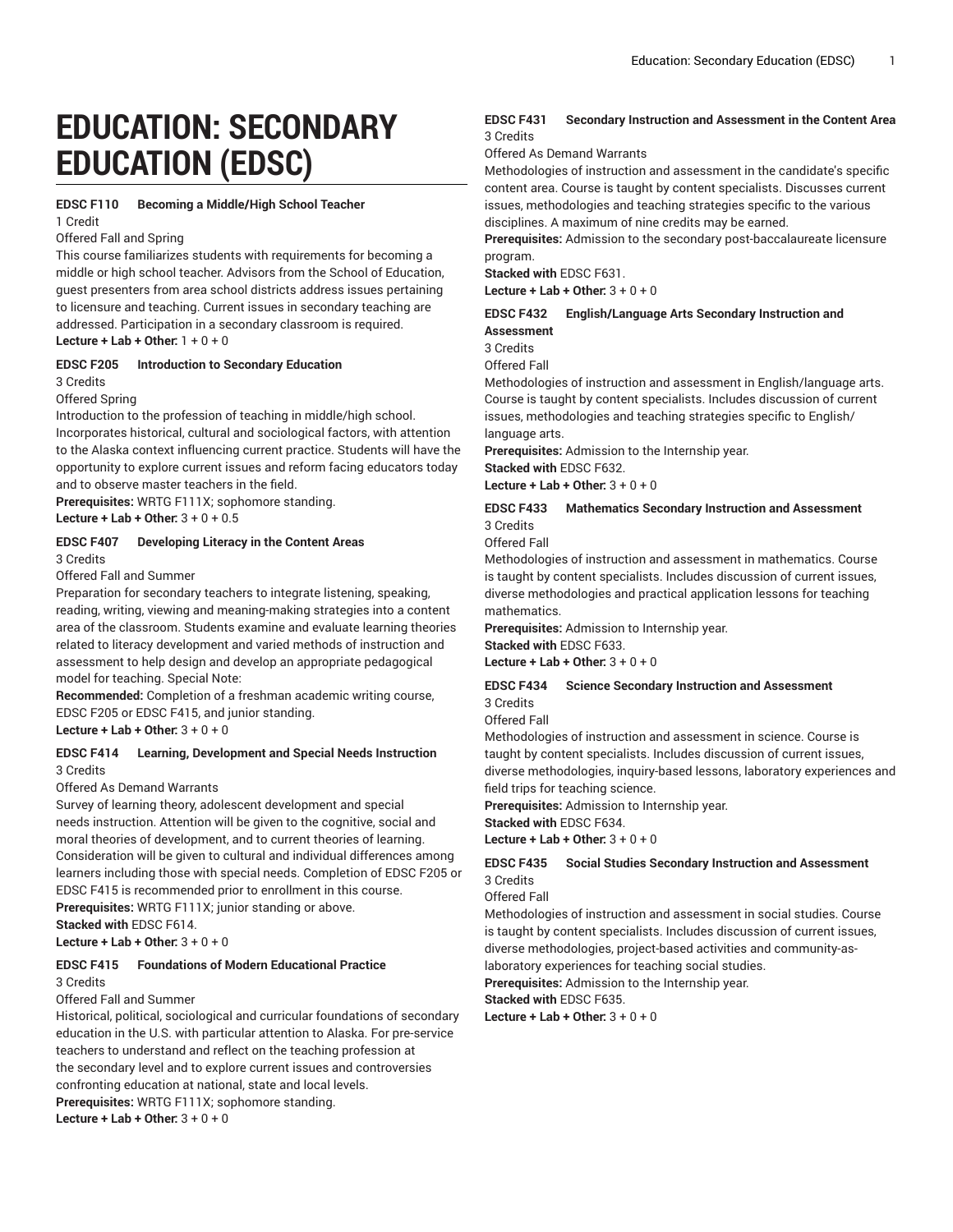#### **EDSC F436 Art Secondary Instruction and Assessment**

#### 3 Credits

#### Offered Fall

Methodologies of instruction and assessment in art. Course is taught by content specialists. Includes discussion of current issues, methodologies and teaching strategies specific to arts.

**Prerequisites:** Admission to Internship year.

**Stacked with** EDSC F636.

**Lecture + Lab + Other:** 3 + 0 + 0

#### **EDSC F437 World Language Secondary Instruction and Assessment** 3 Credits

Offered Fall

Methodologies of instruction and assessment in world languages. Course is taught by content specialists. Includes discussion of current issues, diverse methodologies, and current application of teaching strategies and

assessment specific to world languages.

**Prerequisites:** Admission to the Internship year.

**Stacked with** EDSC F637.

**Lecture + Lab + Other:** 3 + 0 + 0

#### **EDSC F442 Technology Applications in Education I**

1 Credit

Offered Fall

Focuses on instruction in educational technology and applications as a resource for the delivery of secondary classroom instruction to enhance student learning. Introduces students to technology tools to create, implement, and assess instructional material in a variety of media relative to International Society for Technology in Education (ISTE) Standards. **Prerequisites:** Admission to the Internship year.

**Stacked with** EDSC F642.

**Lecture + Lab + Other:** 1 + 0 + 0

#### **EDSC F443 Technology Application in Education II**

2 Credits

Offered Spring

Facilitates students' use of technology tools to create and implement instructional material in a variety of media to support instruction and assess learning. Participants will develop an electronic portfolio that demonstrates professional development and achievement in their student teaching relative to International Society for Technology in Education (ISTE) Standards.

**Prerequisites:** Successful completion of EDSC F442.

**Stacked with** EDSC F643.

**Lecture + Lab + Other:** 2 + 0 + 0

# **EDSC F457 Multicultural Education and School-community Relations** 4 Credits

Offered Spring

Focuses on the philosophy and theories underlying multicultural education as well as the development of positive school community relationships. Encourages pre-service educators to identify their own philosophy and culture, and to recognize their cultural background they instruct, assess, manage their students. Helps educators clarify the value of diversity classroom.

**Prerequisites:** Admission to Internship year. **Stacked with** EDSC F657.

**Lecture + Lab + Other:** 3 + 0 + 1

#### **EDSC F458 Classroom Organization and Management** 3 Credits

# Offered Fall

Focus on establishment of a positive learning environment, development of a successful discipline plan consistent with an educator's philosophy of education and a review of the major discipline models. Candidates will examine the role that factors such as culture, gender, interest, ability and exceptionality play in student's behavior. Techniques to maintain positive student-teacher interactions in the classroom and establish a positive relationship with parents. Developing strategies to incorporate local knowledge and community culture in to classroom practice. Field experience required. Completion of EDSC F205 or EDSC F415 is recommended prior to enrollment in this course.

**Prerequisites:** WRTG F111X; junior standing or above.

**Stacked with** EDSC F658.

**Lecture + Lab + Other:** 3 + 0 + 0

#### **EDSC F471 Secondary Teaching: School Internship I and Seminar** 3 Credits

Offered Fall

Supervised observation and teaching in secondary schools approved by the School of Education. Seminar topics may include special attention to school-community relations, special needs, curriculum development, teaching strategies and the integration of technology across the curriculum. The School of Education may limit enrollment, determine assignments and cancel registration of candidates doing unsatisfactory work.

**Prerequisites:** Admission to secondary post-baccalaureate licensure program.

**Stacked with** EDSC F671.

**Lecture + Lab + Other:** 1 + 3 + 15

# **EDSC F472 Secondary Teaching: School Internship II and Seminar** (O)

3-9 Credits

Offered Spring

Supervised observation and teaching in secondary schools approved by the School of Education. Seminar topics may include special attention to school-community relations, special needs, curriculum development, teaching strategies and the integration of technology across the curriculum. Credits may be added upon completion of designated special projects developed by students and faculty. The School of Education may limit enrollment, determine assignments and cancel registration of candidates doing unsatisfactory work.

**Prerequisites:** COJO F131X or COJO F141X; admission to the secondary post-baccalaureate licensure program.

**Stacked with** EDSC F672.

**Lecture + Lab + Other:** 1 + 6 + 29

#### **EDSC F614 Learning, Development and Special Needs Instruction** 3 Credits

Offered As Demand Warrants

Survey of learning theory, adolescent development and special needs instruction. Attention will be given to the cognitive, social and moral theories of development, and to current theories of learning. Consideration will be given to cultural and individual differences among learners including those with special needs. Completion of EDSC F205 or EDSC F415 is recommended prior to enrollment in this course.

**Stacked with** EDSC F414.

**Lecture + Lab + Other:** 3 + 0 + 0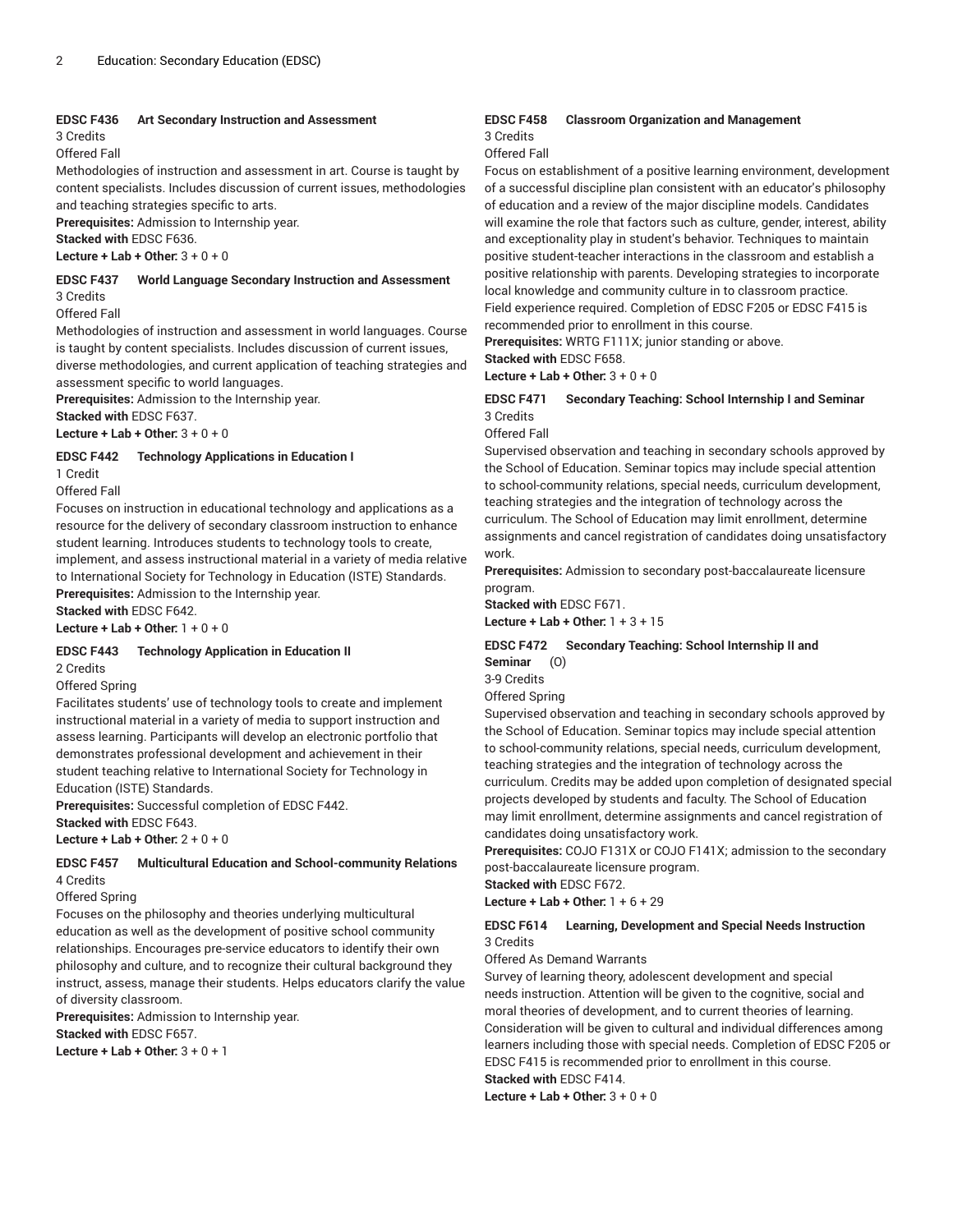## **EDSC F631 Secondary Instruction and Assessment in the Content Area** 3 Credits

#### Offered As Demand Warrants

Methodologies of instruction and assessment in the candidate's specific content area. Course is taught by content specialists. Discusses current issues, methodologies and teaching strategies specific to the various disciplines. A maximum of nine credits may be earned.

**Prerequisites:** Admission to the secondary post-baccalaureate licensure program.

**Stacked with** EDSC F431.

**Lecture + Lab + Other:** 3 + 0 + 0

#### **EDSC F632 English/Language Arts Secondary Instruction and Assessment**

#### 3 Credits

Offered Fall

Methodologies of instruction and assessment in English/language arts. Course is taught by content specialists. Includes discussion of current issues, methodologies and teaching strategies specific to English/ language arts.

**Prerequisites:** Admission to Internship year.

**Stacked with** EDSC F432.

**Lecture + Lab + Other:** 3 + 0 + 0

#### **EDSC F633 Mathematics Secondary Instruction and Assessment** 3 Credits

Offered Fall

Methodologies of instruction and assessment in mathematics. Course is taught by content specialists. Includes discussion of current issues, diverse methodologies and practical application lessons for teaching mathematics.

**Prerequisites:** Admission to Internship year.

**Stacked with** EDSC F433.

**Lecture + Lab + Other:** 3 + 0 + 0

# **EDSC F634 Science Secondary Instruction and Assessment**

3 Credits

Offered Fall

Methodologies of instruction and assessment in science. Course is taught by content specialists. Includes discussion of current issues, diverse methodologies, inquiry-based lessons, laboratory experiences and field trips for teaching science.

**Prerequisites:** Admission to the Internship year.

**Stacked with** EDSC F434.

**Lecture + Lab + Other:** 3 + 0 + 0

**EDSC F635 Social Studies Secondary Instruction and Assessment** 3 Credits

Offered Fall

Methodologies of instruction and assessment in social studies. Course is taught by content specialists. Includes discussion of current issues, diverse methodologies, project-based activities and community-aslaboratory experiences for teaching social studies.

**Prerequisites:** Admission to Internship year.

**Stacked with** EDSC F435.

**Lecture + Lab + Other:** 3 + 0 + 0

# **EDSC F636 Art Secondary Instruction and Assessment**

# 3 Credits

Offered Fall

Methodologies of instruction and assessment in art. Course is taught by content specialists. Includes discussion of current issues, methodologies and teaching strategies specific to arts.

**Prerequisites:** Admission to Internship year.

**Stacked with** EDSC F436.

**Lecture + Lab + Other:** 3 + 0 + 0

# **EDSC F637 World Language Secondary Instruction and Assessment** 3 Credits

Offered Fall

Methodologies of instruction and assessment in world languages. Course is taught by content specialists. Includes discussion of current issues, diverse methodologies, and current application of teaching strategies and

assessment specific to world languages.

**Prerequisites:** Admission to the Internship year.

**Stacked with** EDSC F437.

**Lecture + Lab + Other:** 3 + 0 + 0

# **EDSC F642 Technology Applications in Education I**

1 Credit

Offered Fall

Focuses on instruction in educational technology and applications as a resource for the delivery of secondary classroom instruction to enhance student learning. Introduces students to technology tools to create, implement, and assess instructional material in a variety of media relative to International Society for Technology in Education (ISTE) Standards. **Prerequisites:** Admission to the Internship year.

**Stacked with** EDSC F442.

**Lecture + Lab + Other:** 1 + 0 + 0

# **EDSC F643 Technology Application in Education II** 2 Credits

Offered Spring

Facilitates students' use of technology tools to create and implement instructional material in a variety of media to support instruction and assess learning. Participants will develop an electronic portfolio that demonstrates professional development and achievement in their student teaching relative to International Society for Technology in Education (ISTE) Standards.

**Prerequisites:** Successful completion of EDSC F642. **Stacked with** EDSC F443.

**Lecture + Lab + Other:** 2 + 0 + 0

# **EDSC F657 Multicultural Education and School-community Relations** 4 Credits

Offered Spring

Focuses on the philosophy and theories underlying multicultural education as well as the development of positive school community relationships. Encourages pre-service educators to identify their own philosophy and culture, and to recognize their cultural background as they instruct, assess, manage their students. Helps educators clarify the value of diversity classroom.

**Prerequisites:** Admitted to the Internship year. **Stacked with** EDSC F457.

**Lecture + Lab + Other:** 3 + 0 + 1